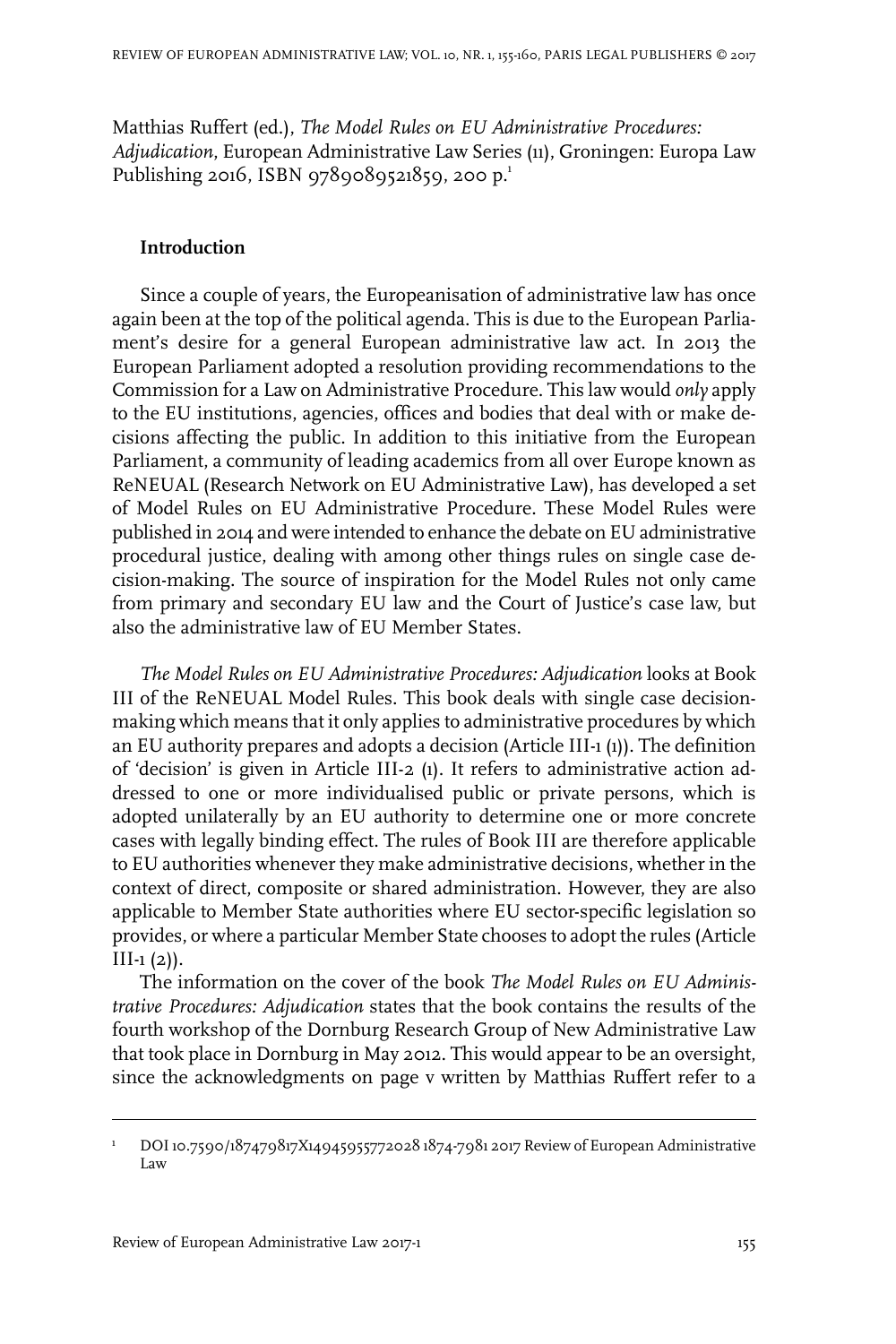meeting of the Dornburg Research Group in Rome in 2015. At that time, the Group decided to co-operate with ReNEUAL, which had just published its Model Rules on EU Administrative Law, and to critically discuss Book III of these Model Rules on a comparative basis. I would suggest that the latter is the correct version of events, since the Model Rules were indeed published in 2014.

The book does not contain a general introduction to the numerous contributions. The Acknowledgements by the editor only suggest that the book is about "an important part of these Model Rules on a comparative basis". It would have been helpful if the book had also contained a general introduction providing an overarching research question and giving an indication of how the contributions are connected to each other. It is not clear why particular themes in the book were selected and not other parts of Book III of the Model Rules, which are also very interesting. It is also slightly confusing that some chapters include a reaction that does not always appear to correspond to the actual contribution in that chapter. For instance, the contribution by Paul Craig is found in Chapter 3, but the comments provided by Andrew Le Sueur on Paul Craig's contribution appear in Chapter 8. I would describe the book more as a collection of individual contributions which address several topics that are covered by Book III of the Model Rules.

Having said this, the book remains very informative for all administrative law professionals who are interested in comparative administrative law. The book provides interesting insights into French, German, English, Spanish and even Greek administrative law.

## **Contributions**

The first chapter of the book deals with the ReNEUAL Codification Project, and in particular Book III. Since the book contains no general introduction, this chapter is very important. A number of concepts referred to in other chapters are discussed here, such as the composite procedures. *Jens-Peter Schneider* looks at the relevance of the general rules that are contained in Book I preceding Book III. These include, for instance, the scope of application and the *lex specialis* principle. Schneider then goes on to discuss the contents of Book III. Chapter 1 of Book III contains General Provisions and Chapter 2 focuses on the initiation and administration of procedure. This chapter contains among other things the general duty of fair decision-making. The gathering of information is the central theme in Chapter 3 which is split into two sections: the first section establishes a set of general rules and the second section deals with specific issues relating to inspections. Chapter 4 specifies the rights relating to a hearing and Chapter 5 establishes the procedural principles that apply to the conclusion of the administrative decision-making. In Chapter 6 of Book III the withdrawal and rectification of decisions is considered. Schneider's contri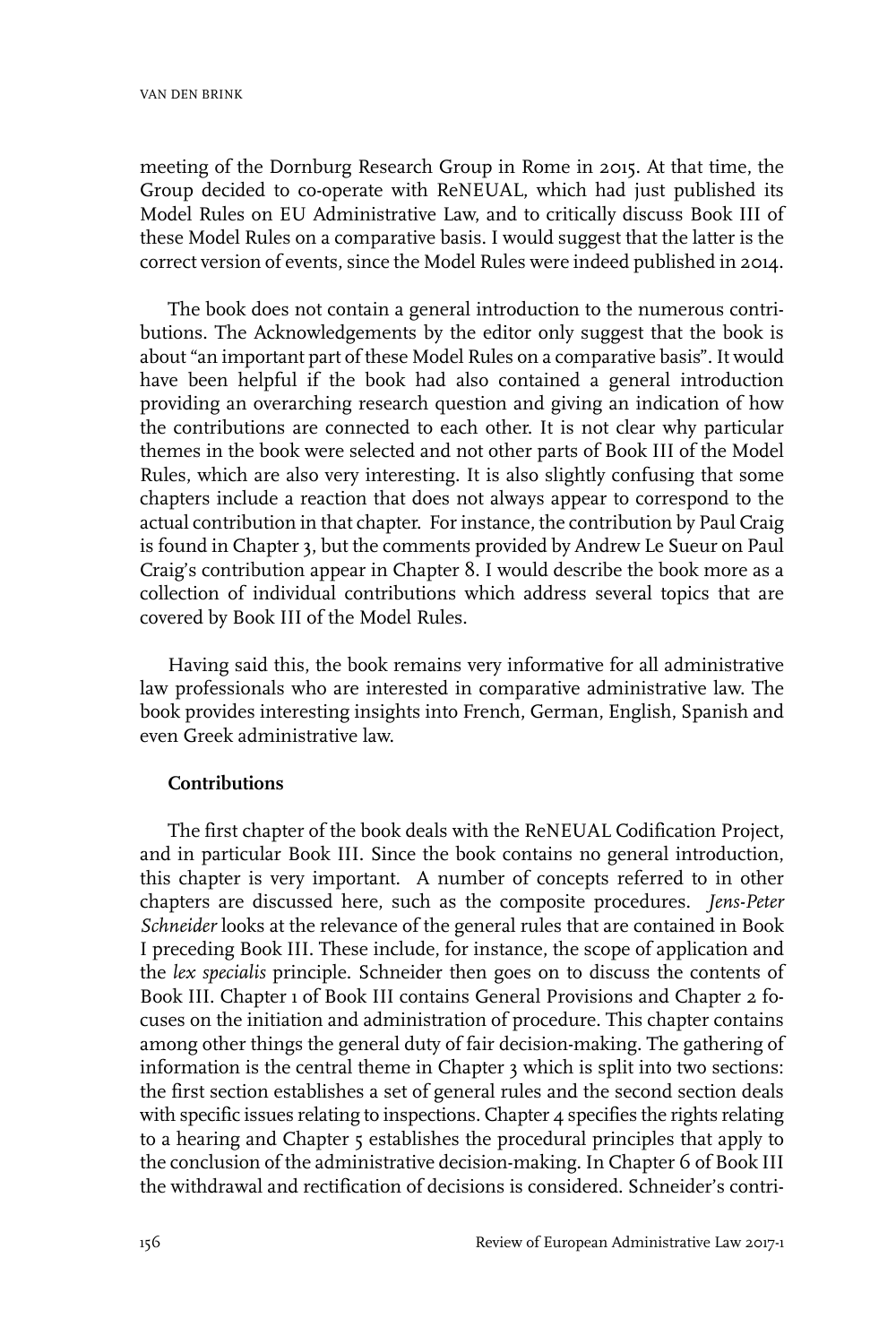bution provides a good overview of the provisions contained in Book III of the ReNEUAL Model Rules. In his opinion, Book III certainly serves as a starting point for any legislative attempt at EU level to create an administrative procedural law based on the rule of law.

Chapter 2 of the book takes a closer look at the single case decision. Here *Pascale Gonod* compares the French *Actes Administratifs Unilatéraux* and the German *Verwaltungsakte*. She describes the 'roots' of unilateral decision-making in Germany and France from the perspective of the two founding fathers of the French and German administrative legal systems: the Frenchman Edouard Laferrière and the German Otto Mayer. According to Gonod, their writings display strong similarities in their analysis of acte administratif/Verwaltungsakt conceived of as acts of commandment. In his reaction on the contribution of Gonod, Thomas Groβ compares the German 'Verwaltungsakt' as defined in §35 VwVfG (German Administrative Procedure Act), the 'decision' according to Article 288 (4) TFEU and the definition according to Book III of the ReNEUAL Model Rules. According to Groβ, the definition in Book III of the ReNEUAL Model Rules is closer to the German tradition than the definition laid down in the TFEU.

In Chapter 3 *Paul Craig* outlines the development of UK Administrative law. Although UK administrative law is not constructed around the concept of the administrative act and moreover does not have a general code of administrative procedure, UK law nonetheless does provide legal coverage for most of the issues dealt with in Book III of the ReNEUAL Model Rules. According to Craig, in reality there is nothing in Book III that should cause any alarm to a person schooled in the common law tradition. In paragraph D of his contribution, Craig discusses the scope of application of Book III. He sees advantages to the application of the Model Rules to Member States when acting within the sphere of EU law. According to Craig, the exclusion of the national administration from the scope of such rules will make life more complex for claimants, national administrations and the EU administration, especially within the context of shared administration. On the other hand, applying the Model Rules to Member States when they act within the sphere of EU law could give rise to problems in relation to national administrative law. The national administration would have to apply two sets of administrative law: one for acting within the operational sphere of EU law, and one for when acting only at a national level. Although this is also currently the case – namely to the extent to which sector-specific administrative law exists at EU level – the application of Book III will give rise to a situation where Member States can no longer apply their national administrative law in various EU policy areas. Andrew Le Sueur (note: this response can be found in Chapter 8) is very critical of Craig's claims. In view of the developments within the EU – particularly the British referendum which has now led to the Brexit – the applicability of the Model Rules to the actions of Member States is not realistic. Moreover, in the United Kingdom the senior judiciary chooses to emphasise the continuing importance of common law values and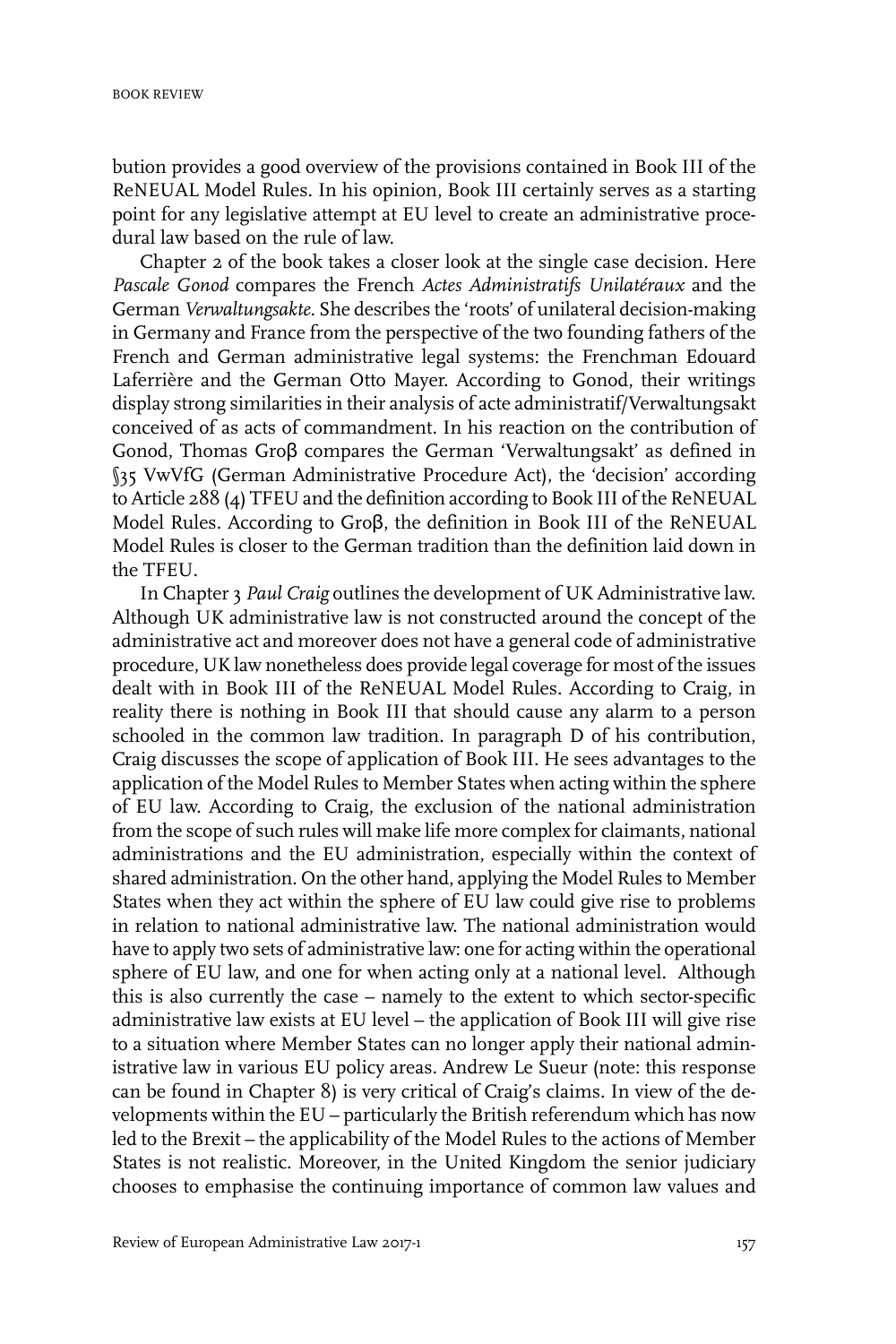techniques. For these reasons, Le Sueur believes that the ReNEUAL proposal to limit the application of the administrative procedure code to EU institutions would be a wise decision.

*Athanasios Gromitsaris* also makes some comparative remarks in Chapter 3 concerning unilateral single case decision-making. He considers not only the British, French and German perspectives, but also the Greek and even the American angle. He concludes that the Model Rules on EU administrative Procedure present an opportunity to simplify and stabilise administrative proceedings and foster integration without leveling out national differences.

In Chapter 4 *Oriol Mir* discusses Book III of the Model Rules from a Spanish perspective. He believes that the Model Rules deal with certain matters in a much better way than the Spanish *Ley de Procedimiento Administrativo*. To illustrate this he refers among other things to the regulation of the rectification and withdrawal of decisions. He sees the Spanish regulation as very confusing, incomplete and unbalanced on this point. The fact that the Spanish rules allow parties to request the rectification or withdrawal of unlawful decisions outside the time limits for legal challenge, without conceiving this to be a discretionary power of the public authority, makes it difficult to distinguish the Spanish regulation from legal remedies. No rules are envisaged regarding the effects of this rectification and withdrawal. In the case of unlawful decisions that are beneficial to a party and annullable, the public authority may only challenge them before the courts within four years after the decision was adopted. This regulation may infringe upon the EU principle of effectiveness. According to Mir, the Model Rules adopt a more flexible and substantive solution for all kinds of unlawful decisions based on the principle of legitimate expectations.

In Chapter 5 *Roberto Caranta* deals with the Chapter of Book III on the 'gathering of information', consisting of two parts: general rules and some specific rules on inspections. The gathering of information is translated in the Model Rules as 'investigation'. Caranta believes that 'investigation' is not the best possible term to be used to refer to fact-finding activities in administrative proceedings. He claims the chapter is written too much from the perspective of competition law procedures and does not take sufficient account of the fact that the EU institutions also grant benefits to individuals and undertakings. Therefore the more neutral term 'fact-finding' would be a more appropriate choice. In response to this contribution, *Jacques Petit* points out the legal complexities that arise from the fact that when carrying out inspections, the EU is dependent on national law. The safeguards provided through these inspections are ultimately dependent on the national law that applies to the inspection concerned.

*Francisco Velasco* also considers the gathering of information in Chapter 6. He focuses on the relationship between the investigative authority and the authorities of the Member State where the person or the premises holding the information sought are located. He explains that the various actions of the EU authority and the national authorities are closely connected and he outlines the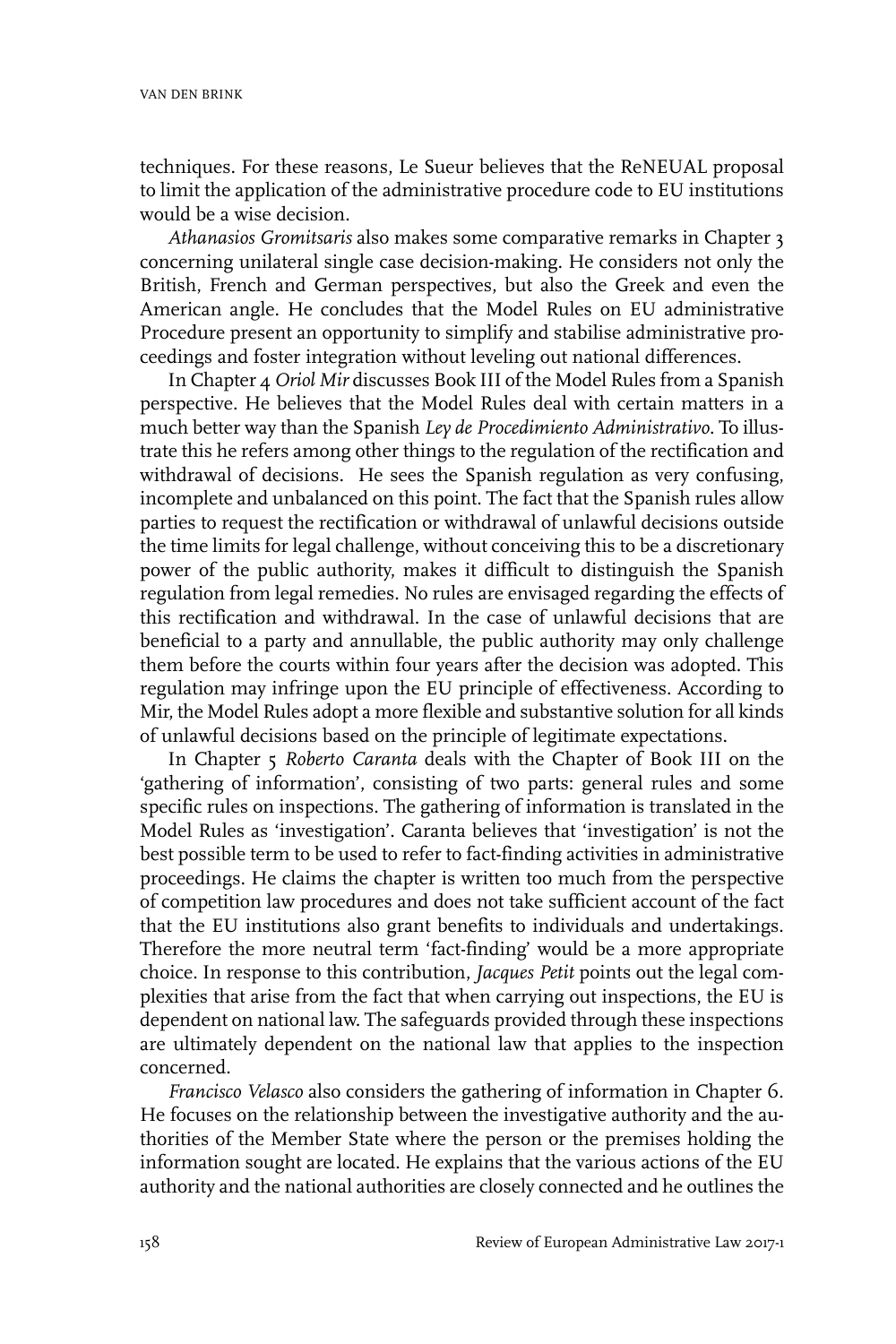complex legal issues that arise as a result, particularly in the area of fundamental rights.

In Chapter 7 *Gunilla Edelstam* discusses the establishment of facts that precedes an administrative decision. She explains that 'sufficient investigation as to collection of proof as well as correct evaluation of the collected information is needed'. The issue of the evaluation of proof is complicated by the fact that it is unclear what the standard of proof should be in administrative unilateral single cases. Unfortunately Edelstam provides no solutions for this problem.

*Jacques Ziller* considers the protection of third parties in administrative procedure law in Chapter 8. His contribution is not limited to third parties in relation to Chapter III of the Model Rules; he also discusses third parties against the background of the Model Rules in their totality. He shows that the idea of the ReNEUAL Steering committee is that it is perfectly manageable to have different definitions of 'party' – and hence of 'third party' – for each of the books, as the issues are quite different. Ziller calls for the development of a broader research agenda to include the protection of third parties in administrative procedure.

Chapter 9 contains the contribution by *Jean-François Lafaix* and a comment by *Wolfgang Hoffmann-Riem* on the expert influence in unilateral single decisionmaking. Lafaix takes a close look at the role of experts not only in the decisionmaking processes but also the role of experts in judicial procedures. Furthermore he focuses not only on the expert's influence at the individual decision-making level, but also at the level of rule-making. According to Lafaix, the Model Rules pay too little attention to the principles that determine the choice of experts, their precise status in the process and the definition of their task. Is the public authority also empowered to ask for expertise even if the law does not specifically require it? The Model Rules are not clear on this point. Another question is whether parties may propose experts even when the law has predetermined who is to be chosen. Furthermore, the Model Rules remain silent on the question of what conditions experts have to satisfy in order to fulfill their function adequately. According to Lafaix, transparency is the most important principle that should guide the development of the Model Rules in relation to experts. This means that administrative authorities should be obliged to give the reasons for using expertise, for choosing a particular expert, for defining the content of their mission and possibly for taking a decision that is not in accordance with the opinion of the expert. Hofmann-Riem points out that the Model Rules are silent on the issue of the remuneration of experts.

Chapter 10 written by *Diana-Urania Galetta* is a bit of an outsider compared to the other chapters. This chapter does not concern Book III but Book VI of the Model Rules on information management. Book VI deals with specific categories of inter-administrative information management activities consisting either of certain forms of inter-administrative information exchange or databases directly accessible to public authorities. In this regard it supplements the other Books – including Book III – by regulating certain horizontal aspects which